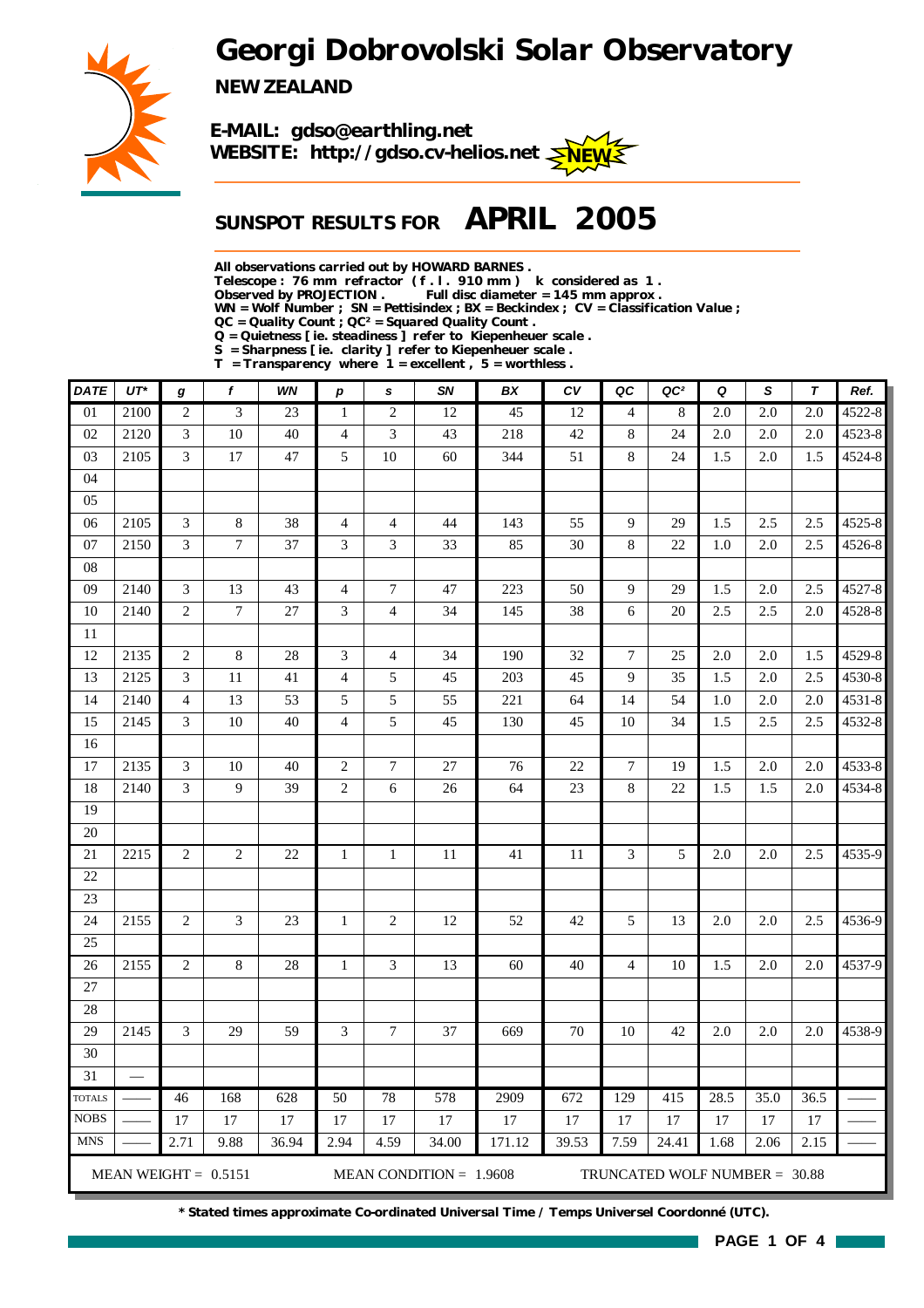*SUNSPOT DISTRIBUTION & INTER-SOL INDICES FOR*

# *APRIL 2005*

*All observations carried out by HOWARD BARNES .*

*Telescope : 76 mm refractor ( f . l . 910 mm ) .*

*Observed by PROJECTION . Full disc diameter = 145 mm approx . IS = Inter-Sol Index .*

*gr = number of multi-spot groups .*

*grfp = number of umbræ within penumbræ within the groups (gr) .*

*grf = number of non-penumbral spots within the groups (gr) .*

*efp = number of single penumbral spots .*

*ef = number of single non-penumbral spots .*

*Q = Quietness [ ie. steadiness ] refer to Kiepenheuer scale .*

*S = Sharpness [ ie. clarity ] refer to Kiepenheuer scale . T = Transparency where 1 = excellent , 5 = worthless .*

| <b>DATE</b>                   | $\overline{UT}$ | IS             | gr               | grfp             | grf              | efp              | $_{\rm ef}$      | $\pmb Q$ | $\overline{s}$ | $\overline{\tau}$ | Ref.   |
|-------------------------------|-----------------|----------------|------------------|------------------|------------------|------------------|------------------|----------|----------------|-------------------|--------|
| $01\,$                        | 2100            | $\overline{4}$ | $\mathbf{1}$     | $\mathbf{0}$     | $\overline{c}$   | $\mathbf{1}$     | $\boldsymbol{0}$ | $2.0\,$  | 2.0            | $2.0\,$           | 4522-8 |
| 02                            | 2120            | $11\,$         | $\mathbf{1}$     | 5                | 3                | $\sqrt{2}$       | $\mathbf{0}$     | $2.0\,$  | 2.0            | $2.0\,$           | 4523-8 |
| 03                            | 2105            | 18             | $\mathbf{1}$     | 5                | $10\,$           | $\sqrt{2}$       | $\mathbf{0}$     | 1.5      | 2.0            | $1.5\,$           | 4524-8 |
| 04                            |                 |                |                  |                  |                  |                  |                  |          |                |                   |        |
| 05                            |                 |                |                  |                  |                  |                  |                  |          |                |                   |        |
| 06                            | 2105            | $10\,$         | $\overline{2}$   | $\mathfrak{Z}$   | $\overline{4}$   | $1\,$            | $\mathbf{0}$     | 1.5      | 2.5            | 2.5               | 4525-8 |
| $07\,$                        | 2150            | $\overline{9}$ | $\overline{c}$   | $\mathfrak{Z}$   | $\mathfrak{Z}$   | $\,1$            | $\boldsymbol{0}$ | $1.0\,$  | 2.0            | 2.5               | 4526-8 |
| ${\bf 08}$                    |                 |                |                  |                  |                  |                  |                  |          |                |                   |        |
| 09                            | 2140            | 15             | $\overline{2}$   | 5                | $\overline{7}$   | $\mathbf{1}$     | $\boldsymbol{0}$ | 1.5      | $2.0\,$        | 2.5               | 4527-8 |
| $10\,$                        | 2140            | $8\,$          | $\,1$            | $\overline{c}$   | $\overline{4}$   | $\mathbf{1}$     | $\boldsymbol{0}$ | 2.5      | 2.5            | 2.0               | 4528-8 |
| $\overline{11}$               |                 |                |                  |                  |                  |                  |                  |          |                |                   |        |
| 12                            | 2135            | $10\,$         | $\overline{c}$   | $\overline{4}$   | $\overline{4}$   | $\boldsymbol{0}$ | $\boldsymbol{0}$ | 2.0      | 2.0            | 1.5               | 4529-8 |
| 13                            | 2125            | 13             | $\overline{c}$   | $6\,$            | $\overline{4}$   | $\boldsymbol{0}$ | $\mathbf{1}$     | 1.5      | $2.0\,$        | 2.5               | 4530-8 |
| 14                            | 2140            | 17             | $\overline{4}$   | $\,8\,$          | 5                | $\boldsymbol{0}$ | $\boldsymbol{0}$ | $1.0\,$  | 2.0            | $2.0\,$           | 4531-8 |
| 15                            | 2145            | 13             | $\mathfrak{Z}$   | $\sqrt{5}$       | 5                | $\boldsymbol{0}$ | $\boldsymbol{0}$ | 1.5      | 2.5            | 2.5               | 4532-8 |
| 16                            |                 |                |                  |                  |                  |                  |                  |          |                |                   |        |
| $17\,$                        | 2135            | 12             | $\overline{2}$   | $\mathfrak{Z}$   | $\sqrt{6}$       | $\boldsymbol{0}$ | $\mathbf 1$      | 1.5      | 2.0            | $2.0\,$           | 4533-8 |
| 18                            | 2140            | 12             | $\overline{3}$   | 3                | $6\,$            | $\boldsymbol{0}$ | $\boldsymbol{0}$ | 1.5      | 1.5            | 2.0               | 4534-8 |
| 19                            |                 |                |                  |                  |                  |                  |                  |          |                |                   |        |
| $20\,$                        |                 |                |                  |                  |                  |                  |                  |          |                |                   |        |
| $21\,$                        | 2215            | $\overline{c}$ | $\boldsymbol{0}$ | $\boldsymbol{0}$ | $\boldsymbol{0}$ | $1\,$            | $1\,$            | $2.0\,$  | 2.0            | $2.5\,$           | 4535-9 |
| 22                            |                 |                |                  |                  |                  |                  |                  |          |                |                   |        |
| 23                            |                 |                |                  |                  |                  |                  |                  |          |                |                   |        |
| 24                            | 2155            | $\overline{4}$ | $\,1\,$          | $\boldsymbol{0}$ | $\overline{c}$   | $\,1$            | $\overline{0}$   | $2.0\,$  | 2.0            | 2.5               | 4536-9 |
| 25                            |                 |                |                  |                  |                  |                  |                  |          |                |                   |        |
| 26                            | 2155            | $\overline{9}$ | $\mathbf{1}$     | 5                | $\overline{c}$   | $\boldsymbol{0}$ | $\mathbf{1}$     | 1.5      | 2.0            | 2.0               | 4537-9 |
| 27                            |                 |                |                  |                  |                  |                  |                  |          |                |                   |        |
| $28\,$                        |                 |                |                  |                  |                  |                  |                  |          |                |                   |        |
| 29                            | 2145            | 31             | $\overline{c}$   | $22\,$           | $\sqrt{6}$       | $\boldsymbol{0}$ | $1\,$            | $2.0\,$  | 2.0            | $2.0\,$           | 4538-9 |
| $30\,$                        |                 |                |                  |                  |                  |                  |                  |          |                |                   |        |
| 31                            | $\frac{1}{1}$   |                |                  |                  |                  |                  |                  |          |                |                   |        |
| <b>TOTALS</b>                 |                 | 198            | 30               | 79               | 73               | 11               | 5                | 28.5     | 35.0           | 36.5              |        |
| <b>NOBS</b>                   |                 | 17             | 17               | $17\,$           | 17               | 17               | 17               | 17       | 17             | $17\,$            |        |
| $\operatorname{\mathbf{MNS}}$ |                 | 11.65          | 1.76             | 4.65             | 4.29             | 0.65             | 0.29             | 1.68     | 2.06           | 2.15              |        |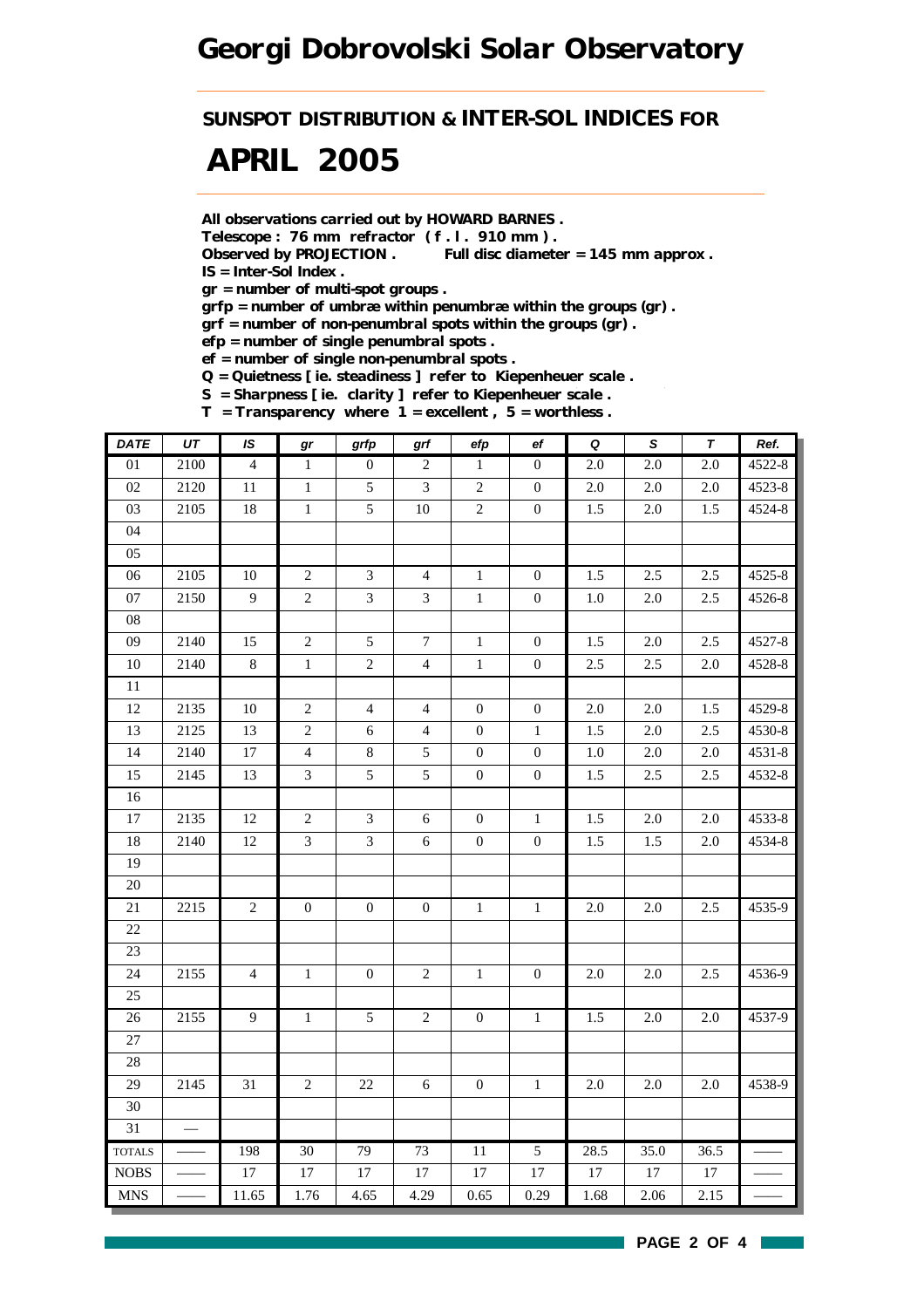## *SUNSPOT CENSUS BY CLASSIFICATION FOR*

# *APRIL 2005*

*All observations carried out by HOWARD BARNES . Telescope : 76 mm refractor ( f . l . 910 mm ) . Observed by PROJECTION . Full disc diameter = 145 mm approx . IF 2 OR MORE REGIONS ARE OF THE SAME CLASSIFICATION , THEN SUNSPOT COUNTS ARE SEPARATED BY SOLIDI ( / ) .*

| $\mathit{DATE}$ | UT                | C<br>D<br>Е<br>Α<br>В |                  |                  |                  |                  |                  |                  |                                         |                         |                  | F<br>Н<br>G<br>J |                                  |                  |                  |                  |                  |                  |                  |
|-----------------|-------------------|-----------------------|------------------|------------------|------------------|------------------|------------------|------------------|-----------------------------------------|-------------------------|------------------|------------------|----------------------------------|------------------|------------------|------------------|------------------|------------------|------------------|
|                 |                   | $\boldsymbol{g}$      | f                | g                | f                | g                | f                | g                | f                                       | g                       | f                | g                | f                                | g                | f                | g                | f                | g                | f                |
| 01              | 2100              | $\overline{0}$        | $\boldsymbol{0}$ | $\mathbf{1}$     | $\overline{c}$   | $\overline{0}$   | $\boldsymbol{0}$ | $\overline{0}$   | $\boldsymbol{0}$                        | $\boldsymbol{0}$        | $\boldsymbol{0}$ | $\boldsymbol{0}$ | $\boldsymbol{0}$                 | $\boldsymbol{0}$ | $\mathbf{0}$     | $\overline{0}$   | $\boldsymbol{0}$ | $\mathbf{1}$     | $\mathbf{1}$     |
| 02              | 2120              | $\boldsymbol{0}$      | $\mathbf{0}$     | $\boldsymbol{0}$ | $\mathbf{0}$     | $\mathbf{0}$     | $\boldsymbol{0}$ | -1               | 8                                       | $\boldsymbol{0}$        | $\boldsymbol{0}$ | $\boldsymbol{0}$ | $\boldsymbol{0}$                 | $\boldsymbol{0}$ | $\overline{0}$   | $\boldsymbol{0}$ | $\boldsymbol{0}$ | $\boldsymbol{2}$ | 1/1              |
| 03              | 2105              | $\boldsymbol{0}$      | $\mathbf{0}$     | $\boldsymbol{0}$ | $\mathbf{0}$     | $\mathbf{0}$     | $\boldsymbol{0}$ | -1               | 15                                      | $\boldsymbol{0}$        | $\boldsymbol{0}$ | $\boldsymbol{0}$ | $\boldsymbol{0}$                 | $\mathbf{0}$     | $\mathbf{0}$     | $\boldsymbol{0}$ | $\boldsymbol{0}$ | $\boldsymbol{2}$ | 1/1              |
| 04              |                   |                       |                  |                  |                  |                  |                  |                  |                                         |                         |                  |                  |                                  |                  |                  |                  |                  |                  |                  |
| 05              |                   |                       |                  |                  |                  |                  |                  |                  |                                         |                         |                  |                  |                                  |                  |                  |                  |                  |                  |                  |
| 06              | 2105              | $\mathbf{0}$          | $\mathbf{0}$     | $\mathbf{0}$     | $\boldsymbol{0}$ | $\mathbf{1}$     | $\overline{c}$   | $\mathbf{1}$     | 5                                       | $\mathbf{0}$            | $\boldsymbol{0}$ | $\mathbf{0}$     | $\boldsymbol{0}$                 | $\boldsymbol{0}$ | $\overline{0}$   | $\boldsymbol{0}$ | $\mathbf{0}$     | $\mathbf{1}$     | $\mathbf{1}$     |
| 07              | 2150              | $\boldsymbol{0}$      | $\boldsymbol{0}$ | $\boldsymbol{0}$ | $\mathbf{0}$     | $\sqrt{2}$       | $2/4$            | $\boldsymbol{0}$ | $\boldsymbol{0}$                        | $\boldsymbol{0}$        | $\boldsymbol{0}$ | $\boldsymbol{0}$ | $\boldsymbol{0}$                 | $\boldsymbol{0}$ | $\boldsymbol{0}$ | $\boldsymbol{0}$ | $\boldsymbol{0}$ | $\mathbf{1}$     | $\mathbf{1}$     |
| $08\,$          |                   |                       |                  |                  |                  |                  |                  |                  |                                         |                         |                  |                  |                                  |                  |                  |                  |                  |                  |                  |
| 09              | 2140              | $\overline{0}$        | $\boldsymbol{0}$ | $\boldsymbol{0}$ | $\boldsymbol{0}$ | $\mathbf{1}$     | 3                | $\mathbf{1}$     | 9                                       | $\mathbf{0}$            | $\boldsymbol{0}$ | $\boldsymbol{0}$ | $\boldsymbol{0}$                 | $\boldsymbol{0}$ | $\boldsymbol{0}$ | $\boldsymbol{0}$ | $\boldsymbol{0}$ | $\mathbf{1}$     | $\mathbf{1}$     |
| 10              | 2140              | $\mathbf{0}$          | $\mathbf{0}$     | $\mathbf{0}$     | $\mathbf{0}$     | $\mathbf{0}$     | $\boldsymbol{0}$ | $\mathbf{1}$     | 6                                       | $\boldsymbol{0}$        | $\boldsymbol{0}$ | $\mathbf{0}$     | $\boldsymbol{0}$                 | $\boldsymbol{0}$ | $\mathbf{0}$     | $\boldsymbol{0}$ | $\boldsymbol{0}$ | $\mathbf{1}$     | $\mathbf{1}$     |
| 11              |                   |                       |                  |                  |                  |                  |                  |                  |                                         |                         |                  |                  |                                  |                  |                  |                  |                  |                  |                  |
| 12              | 2135              | $\overline{0}$        | $\mathbf{0}$     | $\mathbf{0}$     | $\mathbf{0}$     | $\mathbf{1}$     | 5                | $\mathbf{0}$     | $\boldsymbol{0}$                        | $\mathbf{0}$            | $\boldsymbol{0}$ | $\mathbf{0}$     | $\boldsymbol{0}$                 | $\mathbf{1}$     | 3                | $\boldsymbol{0}$ | $\boldsymbol{0}$ | $\mathbf{0}$     | $\boldsymbol{0}$ |
| 13              | 2125              | $\mathbf{1}$          | $\,1$            | $\boldsymbol{0}$ | $\boldsymbol{0}$ | $\mathbf{1}$     | 3                | $\boldsymbol{0}$ | $\boldsymbol{0}$                        | $\mathbf{1}$            | $\boldsymbol{7}$ | $\boldsymbol{0}$ | $\boldsymbol{0}$                 | $\boldsymbol{0}$ | $\boldsymbol{0}$ | $\boldsymbol{0}$ | $\boldsymbol{0}$ | $\boldsymbol{0}$ | $\boldsymbol{0}$ |
| 14              | 2140              | $\mathbf{0}$          | $\mathbf{0}$     | $\mathbf{1}$     | $\mathbf{2}$     | $\mathbf{1}$     | $\sqrt{2}$       | $\mathbf{1}$     | $\overline{4}$                          | $\mathbf{1}$            | $\mathfrak s$    | $\mathbf{0}$     | $\boldsymbol{0}$                 | $\boldsymbol{0}$ | $\mathbf{0}$     | $\boldsymbol{0}$ | $\boldsymbol{0}$ | $\mathbf{0}$     | $\boldsymbol{0}$ |
| 15              | 2145              | $\boldsymbol{0}$      | $\mathbf{0}$     | $\mathbf{0}$     | $\mathbf{0}$     | $\overline{c}$   | 2/3              | 1                | 5                                       | $\boldsymbol{0}$        | $\boldsymbol{0}$ | $\mathbf{0}$     | $\boldsymbol{0}$                 | $\boldsymbol{0}$ | $\boldsymbol{0}$ | $\boldsymbol{0}$ | $\boldsymbol{0}$ | $\boldsymbol{0}$ | $\boldsymbol{0}$ |
| 16              |                   |                       |                  |                  |                  |                  |                  |                  |                                         |                         |                  |                  |                                  |                  |                  |                  |                  |                  |                  |
| 17              | 2135              | $\mathbf{1}$          | $\mathbf{1}$     | $\mathbf{0}$     | $\mathbf{0}$     | $\sqrt{2}$       | 3/6              | $\boldsymbol{0}$ | $\boldsymbol{0}$                        | $\mathbf{0}$            | $\boldsymbol{0}$ | $\boldsymbol{0}$ | $\boldsymbol{0}$                 | $\mathbf{0}$     | $\boldsymbol{0}$ | $\boldsymbol{0}$ | $\boldsymbol{0}$ | $\boldsymbol{0}$ | $\boldsymbol{0}$ |
| 18              | 2140              | $\boldsymbol{0}$      | $\mathbf{0}$     | 1                | 2                | $\sqrt{2}$       | 3/4              | $\mathbf{0}$     | $\boldsymbol{0}$                        | $\boldsymbol{0}$        | $\boldsymbol{0}$ | $\boldsymbol{0}$ | $\boldsymbol{0}$                 | $\mathbf{0}$     | $\boldsymbol{0}$ | $\boldsymbol{0}$ | $\boldsymbol{0}$ | $\boldsymbol{0}$ | $\boldsymbol{0}$ |
| 19              |                   |                       |                  |                  |                  |                  |                  |                  |                                         |                         |                  |                  |                                  |                  |                  |                  |                  |                  |                  |
| 20              |                   |                       |                  |                  |                  |                  |                  |                  |                                         |                         |                  |                  |                                  |                  |                  |                  |                  |                  |                  |
| 21              | 2215              | $\mathbf{1}$          | $1\,$            | $\mathbf{0}$     | $\overline{0}$   | $\overline{0}$   | $\boldsymbol{0}$ | $\boldsymbol{0}$ | $\mathbf{0}$                            | $\boldsymbol{0}$        | $\boldsymbol{0}$ | $\boldsymbol{0}$ | $\boldsymbol{0}$                 | $\boldsymbol{0}$ | $\boldsymbol{0}$ | $\boldsymbol{0}$ | $\mathbf{0}$     | $\mathbf{1}$     | $\mathbf{1}$     |
| 22              |                   |                       |                  |                  |                  |                  |                  |                  |                                         |                         |                  |                  |                                  |                  |                  |                  |                  |                  |                  |
| 23              |                   |                       |                  |                  |                  |                  |                  |                  |                                         |                         |                  |                  |                                  |                  |                  |                  |                  |                  |                  |
| 24              | 2155              | $\overline{0}$        | $\boldsymbol{0}$ | $\mathbf{1}$     | $\overline{c}$   | $\mathbf{0}$     | $\boldsymbol{0}$ | $\mathbf{0}$     | $\boldsymbol{0}$                        | $\overline{0}$          | $\boldsymbol{0}$ | $\boldsymbol{0}$ | $\boldsymbol{0}$                 | $\boldsymbol{0}$ | $\boldsymbol{0}$ | $\mathbf{1}$     | $\mathbf{1}$     | $\boldsymbol{0}$ | $\boldsymbol{0}$ |
| 25              |                   |                       |                  |                  |                  |                  |                  |                  |                                         |                         |                  |                  |                                  |                  |                  |                  |                  |                  |                  |
| 26              | 2155              | $\mathbf{1}$          | $\mathbf{1}$     | $\mathbf{0}$     | $\overline{0}$   | $\mathbf{1}$     | $\tau$           | $\boldsymbol{0}$ | $\mathbf{0}$                            | $\boldsymbol{0}$        | $\boldsymbol{0}$ | $\boldsymbol{0}$ | $\boldsymbol{0}$                 | $\mathbf{0}$     | $\overline{0}$   | $\mathbf{0}$     | $\boldsymbol{0}$ | $\boldsymbol{0}$ | $\boldsymbol{0}$ |
| 27              |                   |                       |                  |                  |                  |                  |                  |                  |                                         |                         |                  |                  |                                  |                  |                  |                  |                  |                  |                  |
| 28              |                   |                       |                  |                  |                  |                  |                  |                  |                                         |                         |                  |                  |                                  |                  |                  |                  |                  |                  |                  |
| 29              | 2145              | $\mathbf{1}$          | $\mathbf{1}$     | $\mathbf{0}$     | $\boldsymbol{0}$ | $\boldsymbol{0}$ | $\boldsymbol{0}$ | $\mathbf{1}$     | 5                                       | $\mathbf{1}$            | 23               | $\boldsymbol{0}$ | $\boldsymbol{0}$                 | $\boldsymbol{0}$ | $\boldsymbol{0}$ | $\boldsymbol{0}$ | $\boldsymbol{0}$ | $\boldsymbol{0}$ | $\boldsymbol{0}$ |
| 30              |                   |                       |                  |                  |                  |                  |                  |                  |                                         |                         |                  |                  |                                  |                  |                  |                  |                  |                  |                  |
| 31              | $\qquad \qquad -$ |                       |                  |                  |                  |                  |                  |                  |                                         |                         |                  |                  |                                  |                  |                  |                  |                  |                  |                  |
| <b>TOTALS</b>   |                   | $\sqrt{5}$            | $\sqrt{5}$       | $\overline{4}$   | $\,$ 8 $\,$      | 14               | 49               | $\,8\,$          | $57\,$                                  | $\overline{\mathbf{3}}$ | $35\,$           | $\boldsymbol{0}$ | $\boldsymbol{0}$                 | $\,1$            | $\sqrt{3}$       | $\mathbf{1}$     | $\,1\,$          | $10\,$           | $10\,$           |
|                 |                   |                       |                  |                  |                  |                  |                  |                  | REGIONAL PERCENTAGES                    |                         |                  |                  |                                  |                  |                  |                  |                  |                  |                  |
| $\mathbf A$     |                   |                       | $\, {\bf B}$     |                  | ${\bf C}$        |                  | ${\bf D}$        |                  | ${\bf E}$                               |                         | $\mathbf F$      | ${\bf G}$        | $\, {\rm H}$                     |                  |                  | $\bf J$          |                  |                  | <b>SIGMAg</b>    |
| 10.9            |                   |                       | $8.7\,$          |                  | 30.4             |                  | 17.4             |                  | 6.5                                     |                         | $0.0\,$          | $2.2\,$          | $2.2\,$                          |                  |                  | $21.7\,$         |                  |                  | $46\,$           |
|                 |                   |                       |                  |                  |                  |                  |                  |                  |                                         |                         |                  |                  |                                  |                  |                  |                  |                  |                  |                  |
|                 |                   |                       |                  |                  | $NOBS = 17$      |                  |                  |                  | $\overline{p}/g$ mean = 1.0539          |                         |                  |                  | $\overline{f}$ / g mean = 3.5343 |                  |                  |                  |                  |                  |                  |
|                 |                   |                       |                  |                  |                  |                  |                  |                  | $\frac{1}{p}$ / g mean = 1.0870         |                         |                  |                  | $f/g$ mean = 3.6522              |                  |                  |                  |                  |                  |                  |
|                 |                   |                       |                  |                  |                  |                  |                  |                  | GROUP COMPLEXITY INDEX $(GCI) = 4.7391$ |                         |                  |                  |                                  |                  |                  |                  |                  |                  |                  |

 $\sim 10$